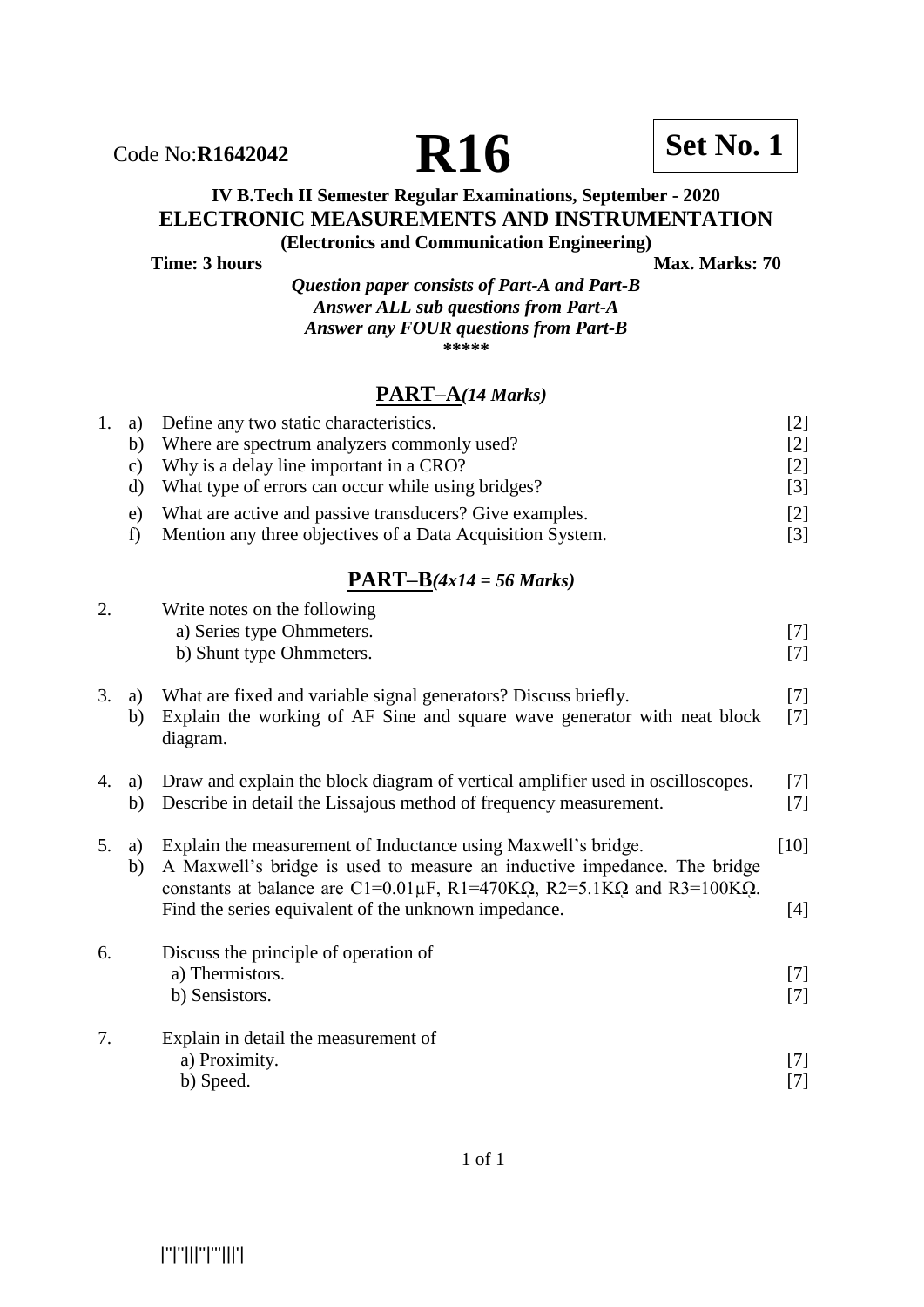

### **IV B.Tech II Semester Regular Examinations, April - 2020 ELECTRONIC MEASUREMENTS AND INSTRUMENTATION**

**(Electronics and Communication Engineering) Time: 3 hours Max. Marks: 70** 

*Question paper consists of Part-A and Part-B Answer ALL sub questions from Part-A Answer any FOUR questions from Part-B* **\*\*\*\*\***

#### **PART–A***(14 Marks)*

| 1. | a)<br>b) | What is dynamic error? Plot it with respect to time delay.<br>What is the difference between a simple signal generator and a sweep | $[3]$  |
|----|----------|------------------------------------------------------------------------------------------------------------------------------------|--------|
|    |          | generator?                                                                                                                         | $[2]$  |
|    | c)       | What is the purpose of a trigger pulse in a CRO?                                                                                   | $[2]$  |
|    | $\rm d$  | What are the disadvantages of a Wheatstone bridge?                                                                                 | $[2]$  |
|    | e)       | Define Transducer? What are the various characteristics of a transducer?                                                           | $[3]$  |
|    | f)       | Why is signal conditioning of inputs necessary in a DAS?                                                                           | $[2]$  |
|    |          | $PART-B(4x14 = 56 Marks)$                                                                                                          |        |
| 2. | a)       | Explain the working of a basic DC voltmeter. How can its range be extended?                                                        | $[10]$ |
|    | b)       | Calculate the value of multiplier resistance on the 50V range of a dc voltmeter                                                    |        |
|    |          | that uses a $200\mu A$ meter movement with an internal resistance of 100 $\Omega$ .                                                | $[4]$  |
| 3. | a)       | What is a Spectrum Analyzer? Discuss in detail its working principle with a                                                        |        |
|    |          | neat block diagram.                                                                                                                | $[10]$ |
|    | b)       | What are the applications of Spectrum Analyzer?                                                                                    | $[4]$  |
|    |          |                                                                                                                                    |        |
| 4. |          | Write short notes on the following                                                                                                 |        |
|    |          | a) Delay line.                                                                                                                     | $[4]$  |
|    |          | b) Sync Selector circuit.                                                                                                          | [5]    |
|    |          | c) CRO probes.                                                                                                                     | [5]    |
| 5. | a)       | What are the various errors and precautions to be taken while using bridges?                                                       | $[7]$  |
|    | b)       | Explain briefly the working of Schering bridge.                                                                                    | $[7]$  |
|    |          |                                                                                                                                    |        |
| 6. | a)       | Explain the working principle of Piezo electric transducer in detail.                                                              | $[7]$  |
|    | b)       | Discuss briefly the working of Resistance thermometer.                                                                             | $[7]$  |
| 7. |          | Explain the measurement procedure of the following parameters with suitable                                                        |        |
|    |          | figures.                                                                                                                           |        |
|    |          | a) Pressure.                                                                                                                       | $[7]$  |
|    |          | b) Displacement.                                                                                                                   | $[7]$  |

|''|''|||''|'''|||'|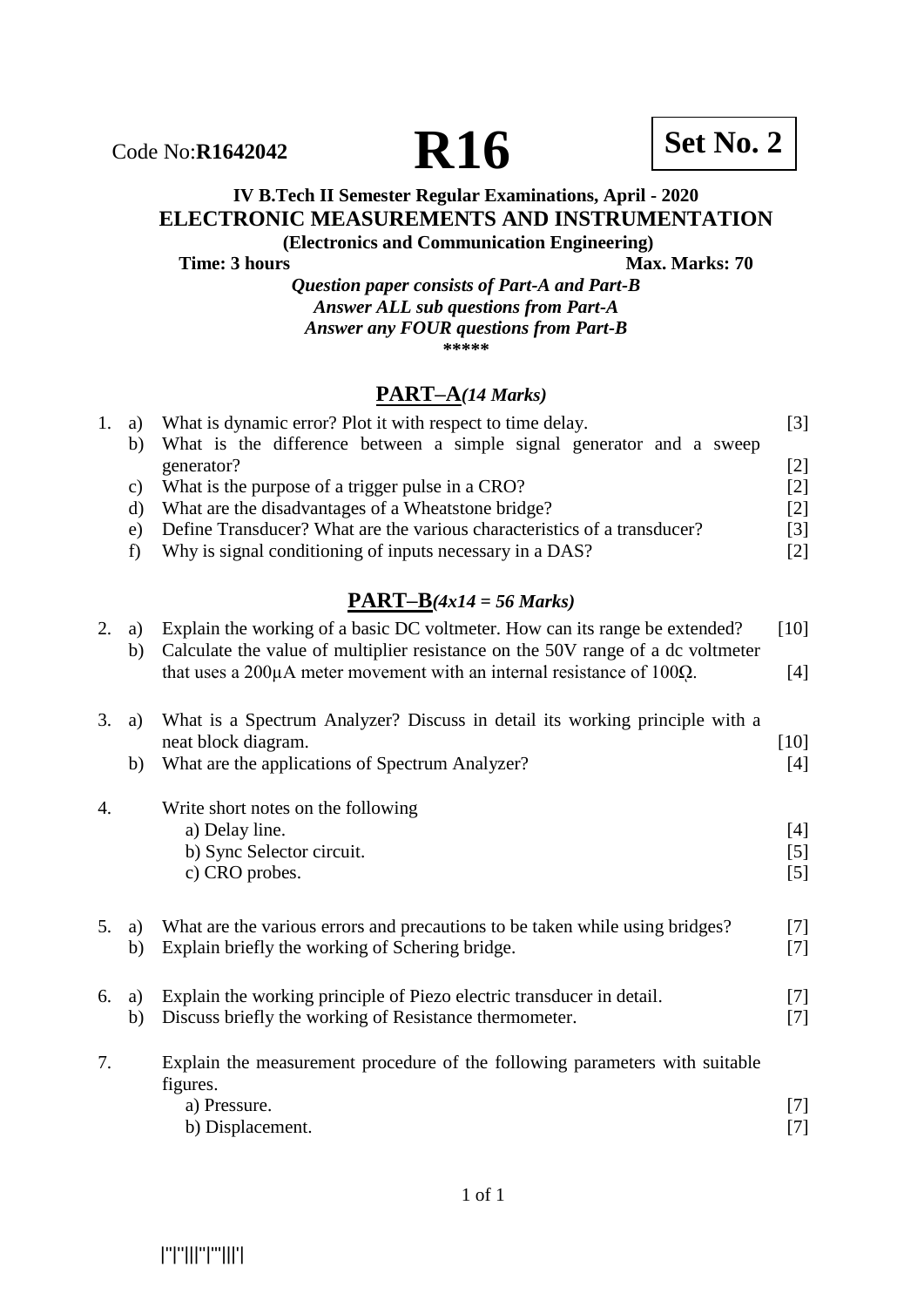

## **IV B.Tech II Semester Regular Examinations, September - 2020 ELECTRONIC MEASUREMENTS AND INSTRUMENTATION**

**(Electronics and Communication Engineering) Time: 3 hours** Max. Marks: 70

> *Question paper consists of Part-A and Part-B Answer ALL sub questions from Part-A Answer any FOUR questions from Part-B* **\*\*\*\*\***

### **PART–A***(14 Marks)*

| 1. | a) | What is the difference between accuracy and precision?                      | [2]               |
|----|----|-----------------------------------------------------------------------------|-------------------|
|    | b) | What are the various requirements of a pulse?                               | $\lceil 3 \rceil$ |
|    | C) | List various features of a CRT.                                             | $\lceil 2 \rceil$ |
|    |    | What is a bridge circuit and what are its advantages?                       | $\lceil 2 \rceil$ |
|    | e) | What are the advantages and disadvantages of a semi-conductor Strain gauge? | $\lceil 3 \rceil$ |
|    | f) | Define humidity and moisture.                                               | $\lceil 2 \rceil$ |
|    |    |                                                                             |                   |

#### **PART–B***(4x14 = 56 Marks)*

| 2. | a)<br>b) | What are the different types of errors in measurement? Explain briefly.<br>$A$ 100 $\Omega$ basic movement is to be used as an ohmmeter requiring a full scale<br>deflection of 1mA and internal battery voltage of 3V. A half-scale deflection<br>marking of 2K is desired. Calculate (i) Values of R1 and R2 (ii) maximum | $[7]$          |
|----|----------|-----------------------------------------------------------------------------------------------------------------------------------------------------------------------------------------------------------------------------------------------------------------------------------------------------------------------------|----------------|
|    |          | value of R2 to compensate for a 5% drop in battery voltage.                                                                                                                                                                                                                                                                 | $[7]$          |
| 3. |          | Write notes on the following<br>a) Wave Analyzers<br>b) Harmonic Distortion Analyzers                                                                                                                                                                                                                                       | $[7]$<br>$[7]$ |
| 4. |          | Explain the working of the following in detail with neat block diagrams<br>a) Digital Storage Oscilloscope<br>b) Dual Trace Oscilloscope                                                                                                                                                                                    | $[7]$<br>$[7]$ |
| 5. |          | Write notes on the following Bridges<br>a) Wien Bridge<br>b) Anderson Bridge                                                                                                                                                                                                                                                | $[7]$<br>$[7]$ |
| 6. | a)<br>b) | Explain the working of LVDT in detail.<br>An AC LVDT has the following data: Input=6.3V, output=5.2V, range $\pm 0.5$ in.<br>Determine (i) The output voltage vs core position for a core movement going<br>from $+0.45$ in to $-0.30$ in (ii) The output voltage when the core is $-0.25$ in from                          | [8]            |
|    |          | the centre.                                                                                                                                                                                                                                                                                                                 | [6]            |
| 7. |          | Explain in detail about Data Acquisition Systems.                                                                                                                                                                                                                                                                           | $[14]$         |

1 of 1